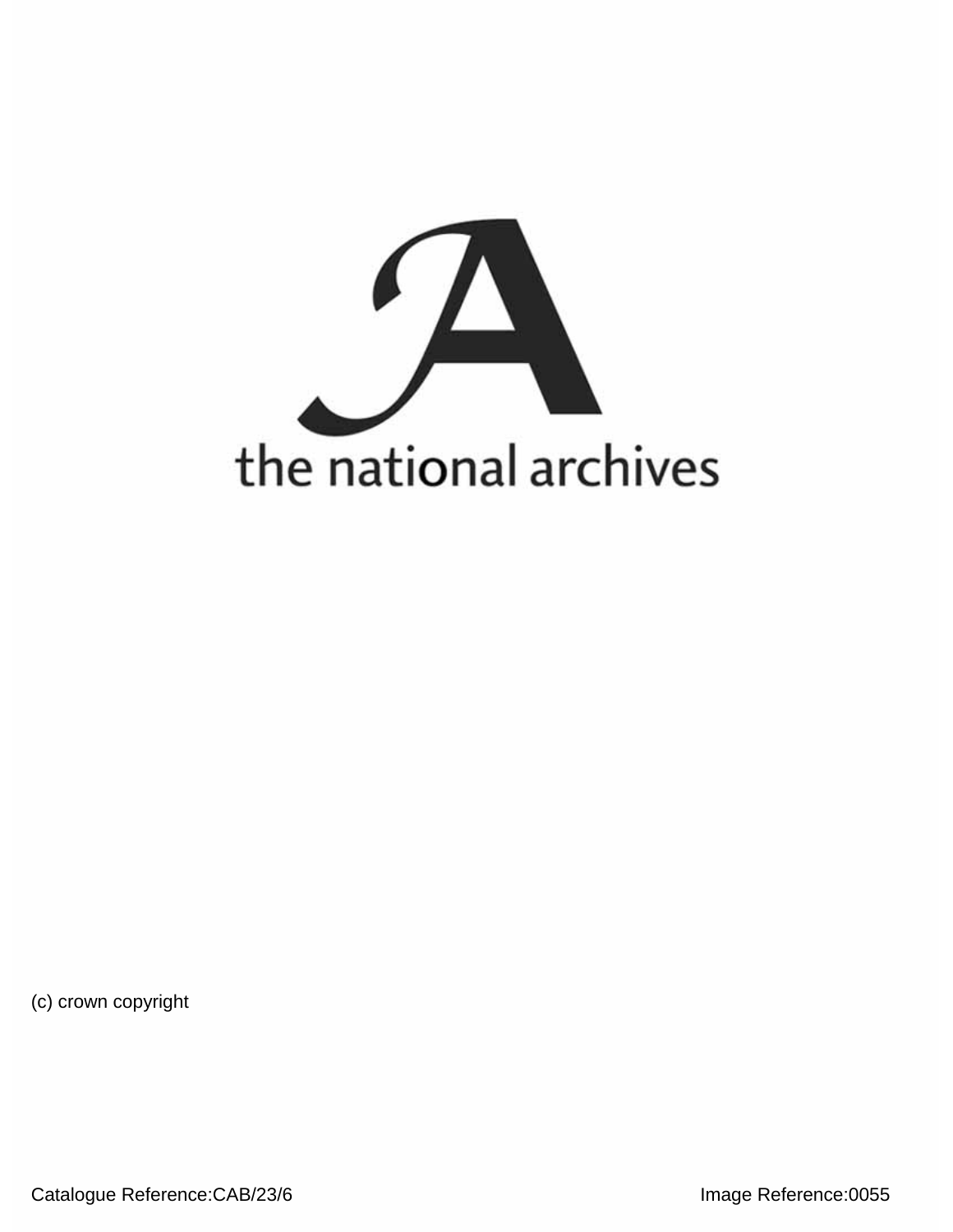57

*Printed for the War Cabinet. June* 1918.

SECRET.

## WAR CABINET, 433.

*Minutes of a Meeting of the War Cabinet held in the Chancellor of the Exchequer'3 Room m the House of Commons on Wednesday, June* 19, 1918, *at* 7 P.M.

Present :

The PRIME MINISTER *(in the Chair).* 

| KEDLESTON, K.G., G.C.S.I., G.C.I.E. | The Right Hon. the LORD CURZON of   Lieutenant-General the Right Hon. J. C.<br>SMUTS, K.C. |
|-------------------------------------|--------------------------------------------------------------------------------------------|
| The Right Hon. G. N. BARNES, M.P.   | The Right Hon. A. CHAMBERLAIN, M.P.                                                        |
| The Right Hon. A. BONAR LAW, M.P.   |                                                                                            |

The following were also present :-

| M.P., Secretary of State for Foreign                                           | The Right Hon. A. J. BALFOUR, O.M.,   The Right Hon. C. ADDISON, M.D., M.P.,<br>Minister of Reconstruction. |
|--------------------------------------------------------------------------------|-------------------------------------------------------------------------------------------------------------|
| Affairs.                                                                       | The Right Hon. SIR A. C. GEDDES,                                                                            |
| The Right Hon. W. Long, M.P., Secretary<br>of State for the Colonies.          | K.C.B., M.P., Minister of National<br>Service.                                                              |
| The Right Hon. H. A. L. FISHER, LL.D.,<br>M.P., President, Board of Education. | The Right Hon. E. SHORTT, K.C., M.P.,<br>Chief Secretary for Ireland.                                       |
| Professor W. G. ADAMS.                                                         | The Right Hon. Sir GORDON HEWART,<br>K.C., M.P., Solicitor-General.                                         |

Lieutenant-Colonel SIR M. P. A. HANKEY, K.C.B., *Secretary.*  Mr. THOMAS JONES, *Assistant Secretary.* 

Enlistment of 1. THE War Cabinet had before them a letter from the French Irishmen in the Chargé d'Affaires to Lord<sup>,</sup> Hardinge, under cover of a note by French Army. Mr. Balfour, together with correspondence between Lord Milner and Lord Hardinge, with regard to, the possible enlistment of Irishmen in the French army (Paper G.T.-4808).

> The War Cabinet were agreed that while, from the point of view of man-power, it would be desirable to allow Irishmen to enlist in the French army, either in a special Irish Brigade or in the Foreign Legion, there were, on the other hand, weighty political objections to the proposal.

The War Cabinet decided that—

M. de Fleuriau should be informed that no objection would be raised if such Irishmen as privately offered themselves, were enlisted.

 $[1365 - 433]$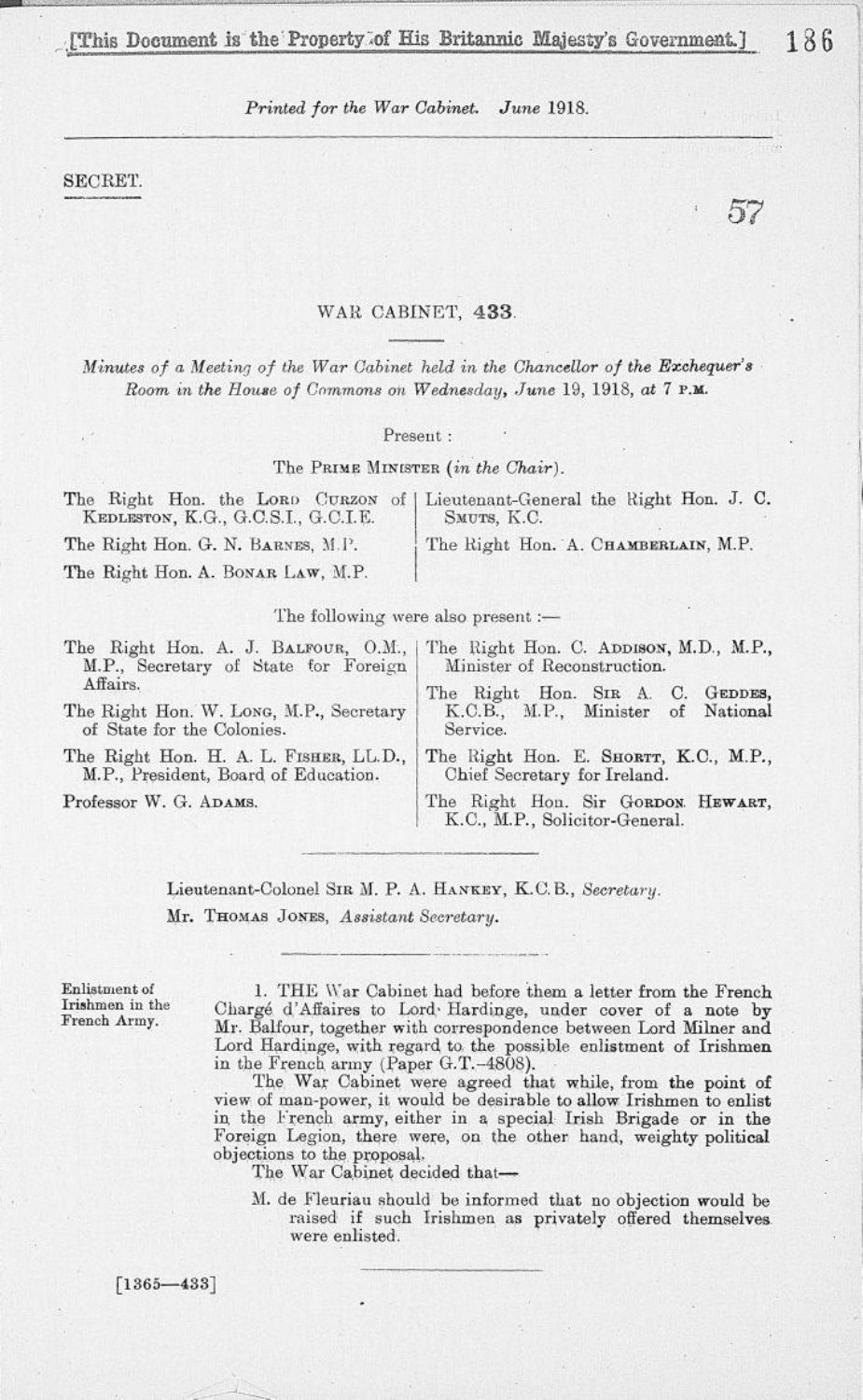Ireland: 2. With reference to War Cabinet 421, Minute 6, the War Home Rule Bill Cabinet had before them the following documents :-

and Conscription. Labinet had before them the following documents: .<br>— Interim Report of the Committee on Government of Ireland Bill (Paper G.T.-4839) ;

Memoranda by Mr. Long (Papers G.T.-4728 and 4882);

Memorandum by Mr. Chamberlain on the Irish Question and Federalism (Paper G.-212).

Lord Curzon stated that in the House of Lords on the following day the policy of the Government in relation to Ireland would he raised, and it was necessary that he should be in a position to represent the views of the War Cabinet. He would probably he asked to explain why the Government's declared intentions of proceeding with conscription and a Home Rule Bill had not been carried out. To that question a perfectly satisfactory answer could be given on the lines set out by Mr. Long in his memoranda to the War Cabinet. But a further question would be put: granted there was good ground for not proceeding with conscription and a Home Bule Bill at present, were these measures only temporarily in abeyance, or had the Government decided to drop them indefinitely ? Reference would probably be made to the speeches delivered in April by the Prime Minister and the Leader of the House, and the Government might be charged with having departed from the policy therein laid down.

Mr. Balfour thought it should not be impossible to say that the Government had made a mistake as to the conditions in Ireland when they announced their intention of proceeding with both measures ; that they had decided, on learning how grave those conditions were, that their first duty was to restore respect for law and order in Ireland, and that until this was done it was undesirable to outline any programme for the future.

Mr. Long said that, with reference to the speeches delivered by the Prime Minister and Mr. Bonar Law, the impression left upon the House was that conscription could and would shortly be put into effect, but that the preliminary arrangements would necessarily take some time. In the meantime a Home Rule Bill would be prepared and introduced, and would go through the usual process of discussion in the two Houses. It was understood to be part of the dual policy that, if they failed to pass the Home Rule Bill, the Government would resign.

The Prime Minister said that the view of the War Cabinet on the point just mentioned by Mr. Long had been that, if conscription had been put in force and a Home Rule Bill were defeated, then the Government would resign. When this decision was reached, the War Cabinet thought that there was sufficient general agreement, although in certain quarters it might be no more than sullen assent, to carry a Home Rule measure. Since then two things had happened. The first was the discovery of a grave Sinn Fein conspiracy, in which the real leaders of Irish opinion—men like de Valera and Arthur Griffith-were involved. The programme of the conspirators was timed to coincide with a great German offensive, which would menace the existence of the British army The second factor in the situation was the challenge to the Imperial supremacy thrown down by the Roman Catholic Church, on an issue which hitherto had always been assumed to rest solely in the sphere of the Imperial Government, it was impossible to ignore these two facts, for an essential condition of legislation in war-time was that there should be substantial agreement between the main parties in the State. Two or three months ago liberals would have warmly welcomed a Home Rule Bill, and many Unionists would have tolerated it as a war measure, but there had been so great a change in the political climate that he did not think a Home Rule Bill could be carried now.

Mr. Barnes agreed that it was not possible to pass a Home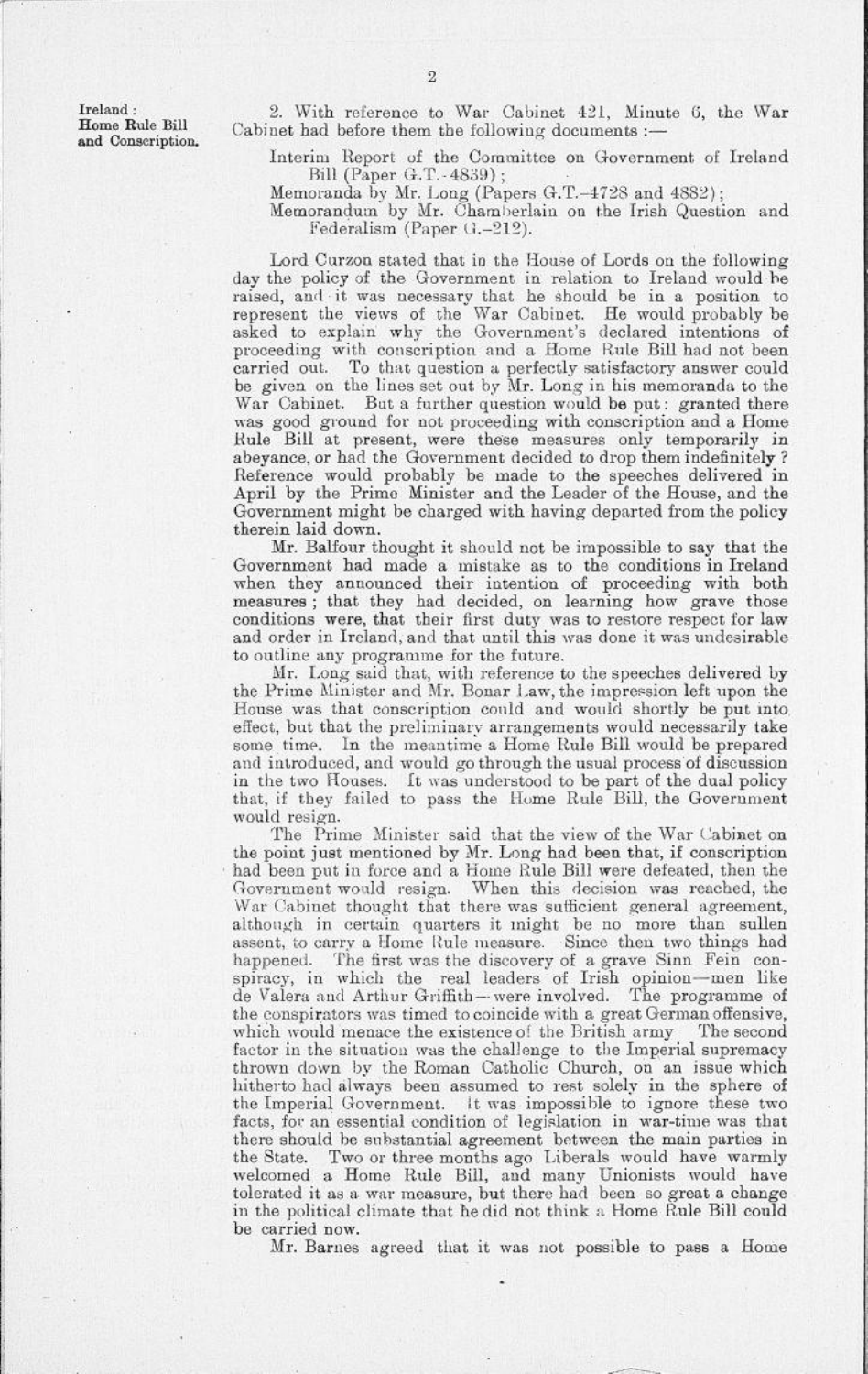187

Rule Bill at present, and the Prime Minister's argument was conclusive on that point ; but he suggested that the production of a Home Rule Bill, even if not proceeded with, would tend to improve relations with Ireland, and it would be possible to obtain Irish opinion upon it.

Sir Gordon Hewart thought the Government would be charged with insincerity if they merely produced a Bill without any serious intention of proceeding with it.

Mr. Long pointed out that many in the House of Commons had reluctantly assented to a Home Rule Bill because they understood that on that condition they could get conscription applied to Ireland ; but now conscription was postponed by the action of the Cabinet, and it was, therefore, idle to go on with the Home Rule Bill. On the other hand, if voluntary recruiting proved to be a failure, the Government would be pressed as to their further intentions. Many Unionists maintained that one of the most serious defects of the British policy in Ireland was that the Irish were kept in suspense as to what that policy really was. Ireland was perhaps suffering to-day more from suspense than from anything else.

Mr. Herbert Fisher said that, if it was the intention to put conscription in force in October, then it was important that the Home Rule Bill should be ready.

The Prime Minister concurred, and pointed out that in his speech on the 9th April he had argued that it would be impossible to carry conscription without stern measures ; that such stern measures could not be applied without support, not only in Ireland, but in America and in this country ; and that such support could not be obtained, especially from the Labour party, without a measure of Home Rule. The Government policy had thus been: If we cannot carry Home Rule we cannot carry conscription. In explaining the action of-the Government, he would assume that they stood by their policy, and would draw special attention to the recent developments in the government of Ireland. Formerly Ireland had been largely governed from London. Now Ireland was being largely governed from Dublin, and the powers of the Irish Government had been increased. The first action of the new Irish Government had been to suppress the Sinn Fein conspiracy. Then they had advised the War Cabinet to make an experiment in voluntary recruiting, and the Cabinet had accepted that advice. If he were directly challenged as to whether the Government stood by their dual policy he would reply in the affirmative, but would add that the time and method of giving effect to it must be judged by the War Cabinet.

Dr. Addison said that the difficulty in declaring that the Government stood by its policy lay in the fact that there was, as yet, no agreed Home Rule Bill, and no decision had been come to on the proposed Federal solution, which he was increasingly disposed to favour.

Mr. Chamberlain made a strong, appeal in favour of the adoption of the Federal principle. Otherwise, he said, it was not possible to secure a non-contentious measure. The ground had been so often explored, and was so thoroughly well known, that every proposition in a Home Ride Bill would be controverted, and with good reason, for the Bill would be founded on no logical basis. Devolution was as important to the other parts of the United Kingdom as to Ireland, and it would, at any rate, be some advantage to have to fight on new ground. The new Bill, as at present drafted, took away a great part of the measure already on the Statute Book, and would be certain to arouse fierce opposition. The Federal principle, on the other hand, was receiving increasing support from some of the best men in all parties. It was probably true that a Federal Bill would not be acceptable to the Nationalists, but they would acquiesce in it, and at least their case for agitation would have disappeared.